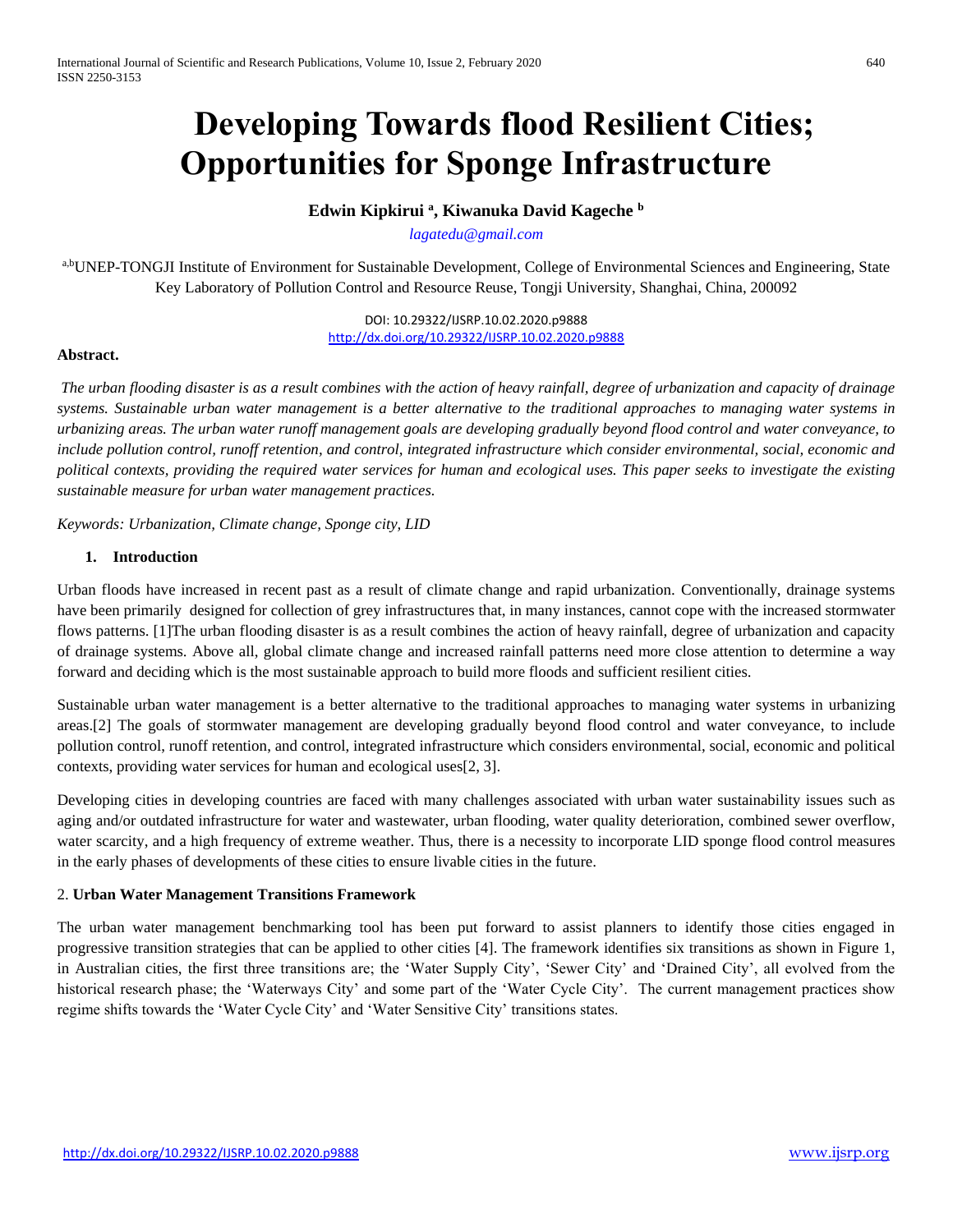International Journal of Scientific and Research Publications, Volume 10, Issue 2, February 2020 641 ISSN 2250-3153



Figure 1: Urban water management transition framework[5]

### **2. Drivers**

## **2.1 Stormwater Characterization; quality and Quantity**

Urban runoff contains pollutants including suspended solid particles, heavy metals, pathogens, and also nutrients [6]. Nonpoint water pollution which results from stormwater runoff has been found as among the leading causes of the degrading quality of receiving waters. The street suspended solids and sewer deposits are the main pollutants in urban runoff. It's noted also that, characteristics of urban runoff are not easy to qualify and quantify than are those of the wastewater.[7] Accurate information on the quantity and quality of stormwater runoff is needed to assess the resultant impacts on the environment and thus to develop relevant mitigation technologies[8].

Pathogens are the main cause for impaired surface waters [9], Elevated bacteria levels can lead to economic losses in recreation waters, increased drinking water treatment costs, and potential health concerns [11]. The most serious effect of flooding is the outbreak of water-borne diseases during the rainy season. It is estimated that slums are home two of every three persons in Nairobi's 4 million people. In slums, open sewers overflow quickly and thus get into stormwater. This brings with them Harmful wastes which get washed through the city onto the rivers. Slum-dwellers depend on water in rivers for domestic use, washing clothes, prepare food and use it for irrigation and livestock. Because of such conditions, the city is under persistent threat cholera breakout. For example, In 2017, above 4,000 cases of cholera reported across the nation, of which more than 70% in Nairobi. (WHO report 2017)

### **2.2 Impacts of climate change and urbanization**

The increasing urbanization has an impact on the urban hydrological and environmental conditions.[10] Such impacts are often reflected by an increasing amount of runoff in terms of volume and rate, decreases permeable surfaces for infiltration and consequently reduced groundwater recharge.[11] Africa's urban population is projected to double itself over the coming 20 years, posing an immense water challenge for cities. There is always weather forecasts that there will be heavy rains but no sound plans to Mitigate these challenges.

From the perspective of climate due to climate change, it is expected that there will be increased rainfall events in terms of frequency and intensity leading to increased flash floods at the rainy seasons.[2, 12]

Urbanization results in urban land alterations due to competing for land usage such as construction, pavements, but also to blockage of drainage channels and the diversion of natural flows. [13]The two drivers; Climate change and urbanization thus all combine to produce increased stormwater flows and elevated flood frequencies, magnitude, and duration.

### **2.3 Challenges to Conventional Drainage Systems**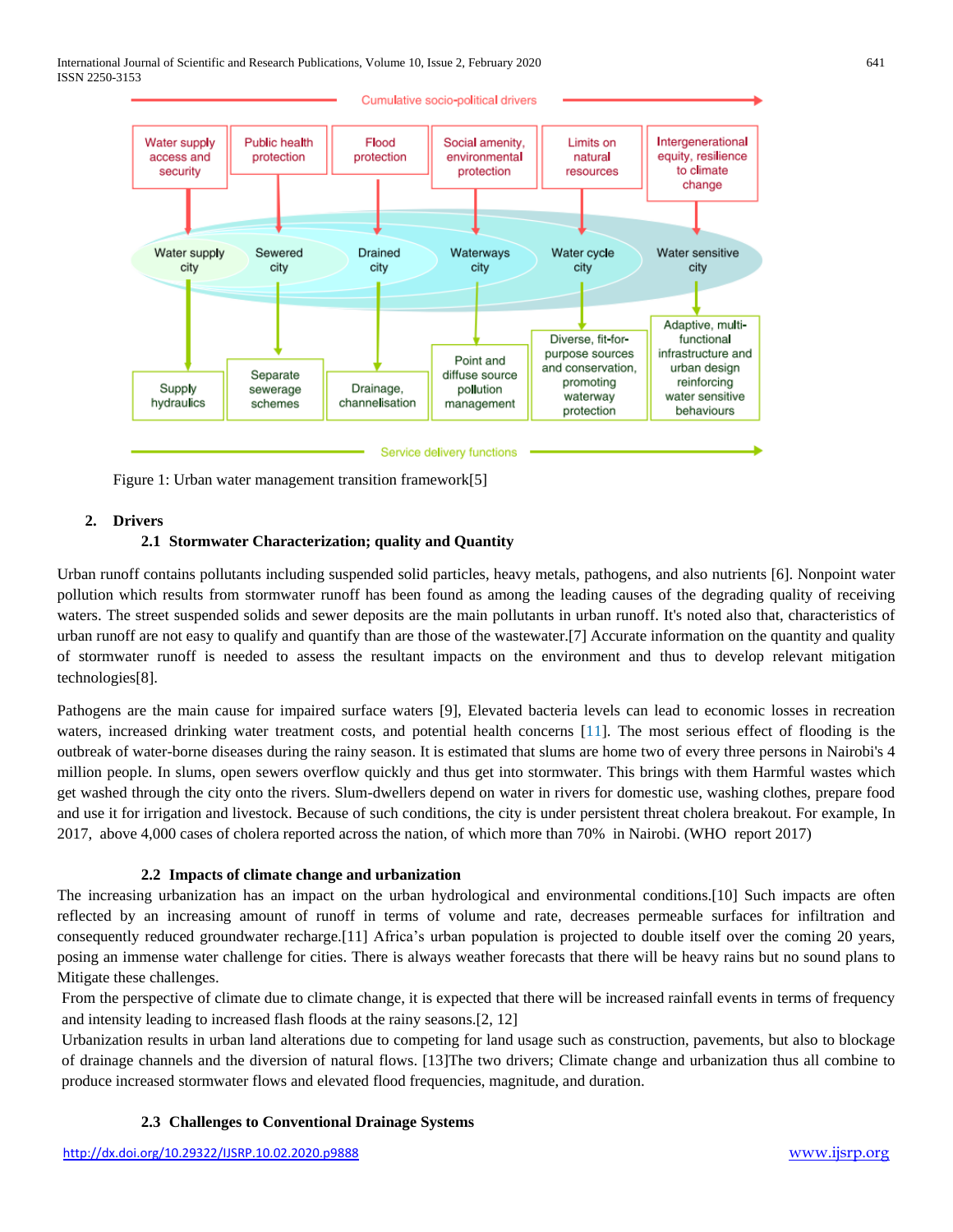Conventional drainage systems have been in existence for the long term as important city infrastructure. The design of the conventional drainage network was to collect and convey the excess stormwater and used water away from the urban areas.[14] This approach usually treats stormwater as a nuisance that must be removed in the urban area as fast as possible with the only aim of flood avoidance.[15] It has also been noted that conventional drainage systems have minimal capacity and flexibility to adapt to future climate variations and urbanizing world[16].

Conventional methods of centralized urban drainage are ineffective to accommodate and to deal with excessive rainfall and have no mechanism for sustainable water mechanism in urban areas. Adverse impacts of water hydrology in urban areas can be resolved by using sustainable drainage, low impact developments, and best water management practices in urban areas[17].

Formally, responses to increased flood risks in most affected cities have been solely based on expanding the capacity of the sewer systems in place. However, such approaches are associated with high economic and technical constraints, more so in the developing countries where there may be an infrastructure deficit hitherto [18].

The sustainable drainage features are designed as another alternative and/or complement to detain and reduce the stormwater flow, allow infiltration for groundwater recharge, provide water for purposes of irrigation, reduce soil erosion, and aiding elimination pollutants and sediments.

# **3. Terms and cases of Sustainable drainage systems**

As noted earlier, The basic design of a conventional drainage system was to ensure a good flow of stormwater but most factors were not considered, for instance, consider the consequences when extreme rainfall rates occur. Thus when rainfall intensifies and exceeds what can be conveyed by the designed conventional drainage system, floods may occur [19]. The urban planners, scientists have come up with alternative urban designs to complement/replace the conventional drainage systems.

Different countries have adopted various methodologies to deal with urban flooding and restore urban hydrology, for example, China is implementing Sponge City Concept SCC in its Mega Cities.

# **3.1 Low Impact developments.**

Low impact development (LIDS) is an alternative measure to combat stormwater flooding in urban areas. The LIDS aims at controlling floods through decentralized drainage systems, where stormwater is controlled nearly at the source. [20] LID technologies and practices include permeable paving, rainwater harvesting, green roofs, infiltration swales and bio-swales, bio-retention areas and disconnected impervious surfaces.

The goals of LID are to replicate the natural hydrologic landscape as much as possible and generate flow conditions that mimic the natural flow regime through its engineered mechanisms of microscale stormwater retention, storage, increased infiltration and increased runoff time[20].

The reasons for incorporating Natural designs to help control floods at the source rather than infrastructural design. Most infrastructural designs require a lot of finances which cannot be achieved by Most developing countries, and thus low impact developments can compensate as it requires less capital and can restore the natural ecosystem in the urbanized Centres.

The LID approach can suitable compensation to aging and outdated infrastructure in the urbanizing world. This LID infrastructure has a greater opportunity to be applied in developing countries especially in Africa as they are cost-effective and does not necessarily require extra space

# **3.2 Sponge Cities**

A sponge city means that an urban setting can be designed as a sponge with the potential to absorb, infiltrate, purify and store stormwater[21]. This alternative has a greater incentive as it can solve the scarcity of water in the urbanizing world. However, most sponge cities still experiencing urban floods due to high rainfall in some cases [22].

The sponge city concept entails enhancing the city's capacity to absorb, allow water to infiltrate, storage and manage rainwater and thus "regulating" the water cycle as much as possible to resemble the natural hydrologic water cycle. Thus, a "Sponge City" is a city that has the larger potential to mainstream its urban flood risk control into its decentralized urban plans and designs [23].

The sponge city thus has the capacity not only to deal with excess water runoff but also to help mitigate challenges of water shortage especially in times of drought.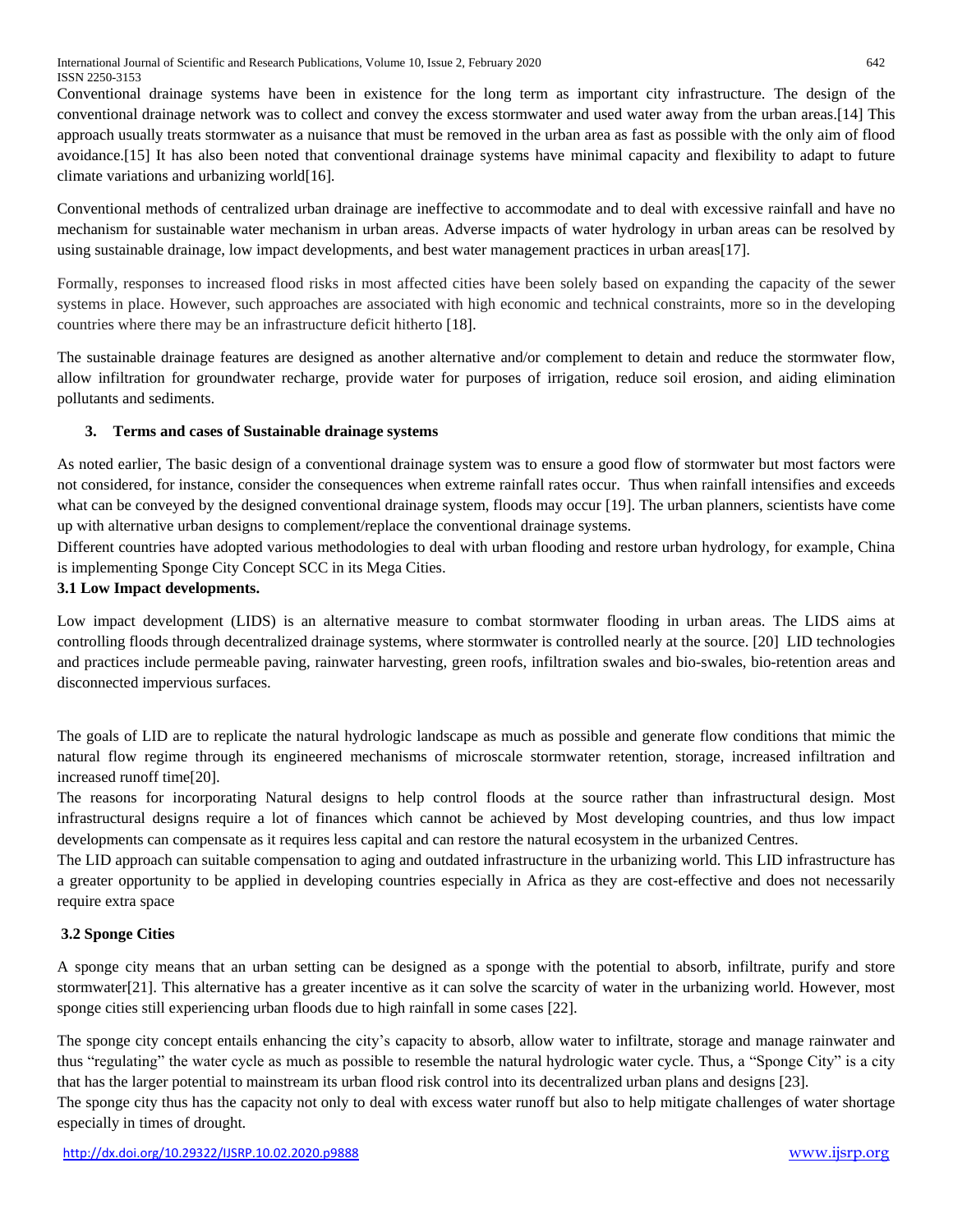International Journal of Scientific and Research Publications, Volume 10, Issue 2, February 2020 643 ISSN 2250-3153



Figure 3: Sponge urban design[24]

## **3.3 Available green sustainable alternatives Permeable pavements**

Natural ground surfaces can let water to freely infiltrate and percolate. This can help to stabilize and balance between surface and underground water. However, with rapid urbanization in the world, it has replaced the natural land cover surfaces with impervious parking lots, streets and sidewalks. This explains why Most urban areas get flooded during rainy seasons thus disrupting the transportation and general economy of the urban area[25].

To Mitigate this, the permeable pavement has been developed and applied in many parts of the world. Permeable pavement is designed with pores to let the surface runoff to infiltrate and percolate through it and thus can suffice to create a natural ecosystem[26]. Studies indicate that permeable pavement can reduce the rainfall peak flow by 95% and can lower the total rainfall by 95% in an event of 5mm rainfall and have the ability to curb flooding as less runoff will flow[27].



Figure 3: Section showing how permeable paving and landscape collects rainwater and disseminates stormwater (Cred: Smart Cities Dive)

Permeable pavement also can regulate the climate of a place and thus often referred to as ''cool road.'' [28]

# **Green Roofs**

Green roofs are the current most common stormwater management practice in the urbanizing world. This is more convenient as it requires minimal space and can well fit into the existing space. Green roofs technologies are very effective in improving the urban environment through stormwater attenuation, water quality enhancement, noise reduction, air pollution[29] and can considerably reduce the temperatures in the building by absorbing heat radiation[30]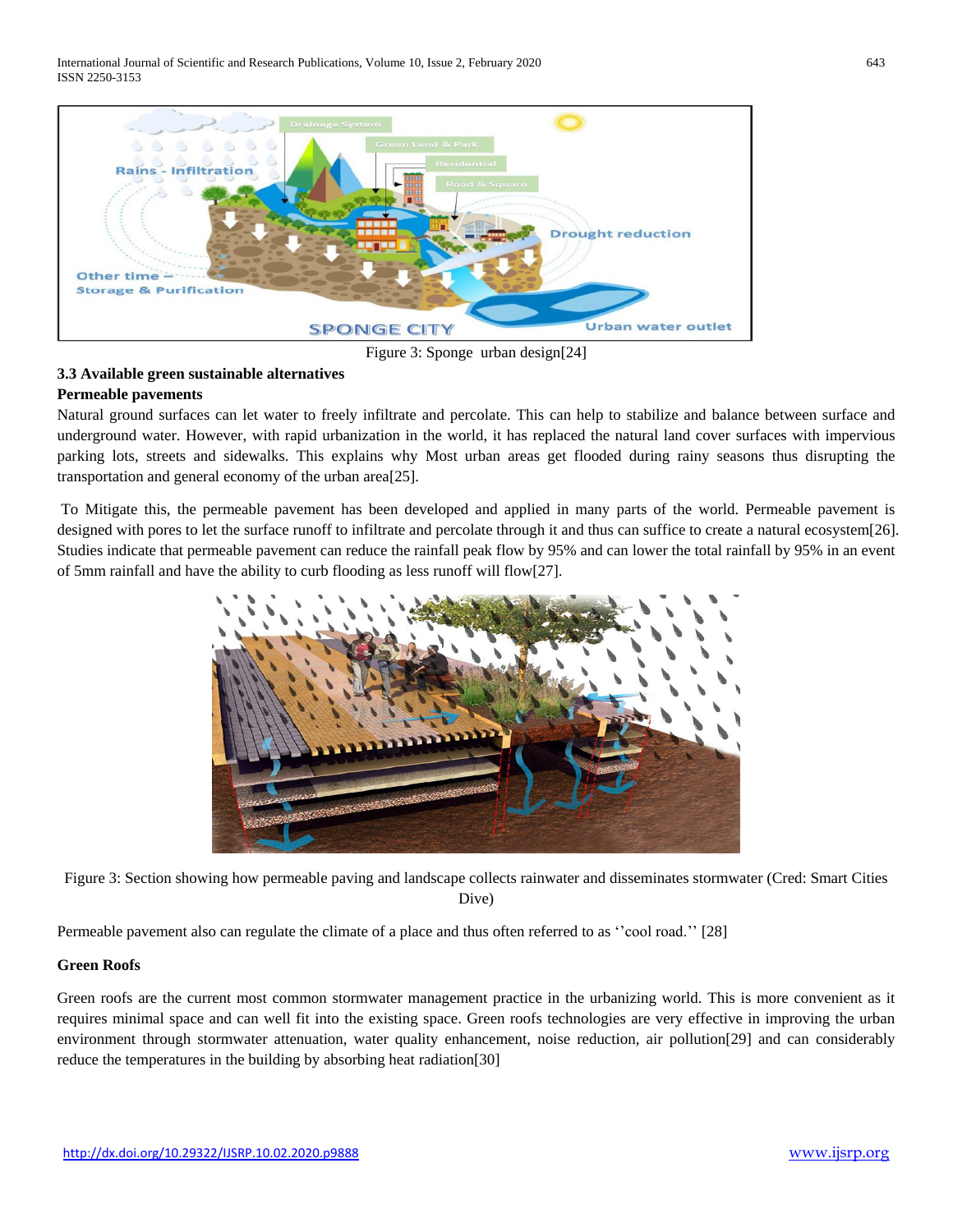International Journal of Scientific and Research Publications, Volume 10, Issue 2, February 2020 644 ISSN 2250-3153



*Figure 4: showing a green roof. Adapted [36]*

### **Swales and Bioswale**s

swales are shallow stormwater conveyance vegetated channels which are either triangular or trapezoidal cross-sections. Also, bioswale combines the conveyance system of grassed traditional swale and filtration and biological water treatment mechanisms of Bio-retention. Pollutant removal employed by standard bioswale includes sedimentation, infiltration and significant amounts of biological and chemicals reduction due to reactions in the soil [9, 31].

Bio retention employs a soil engineered medium below the vegetation. The media is underlain by coarse gravel drainage layers surrounding a perforated underlain to facilitate filtration and infiltration.



Figure 5: Swales, Author

Stormwater detention and biological treatment

## **4. Conclusions**

With urbanization resulting in hotter temperatures, deforestation and increased cases of urban floods, there should now be a high sensitivity of the urban policymakers to the valuable environmental, social and economic roles of trees, gardens, parks, fields, and grasslands. Having towns lined with trees, gardens, and adapting this as a priority in urban planning, should not only be an aesthetic goal but also recognized as a vital part of environmental, economic and social development.

It's worth noting that, there has been an improvement towards advanced technologies for sustainable water management in urban areas in the recent past, but still, the transition to actual implementation is hindered. A more significant change in terms of governance processes when compared to governance structures. More options should still be explored, the monetary cost associated with each as this will determine the adoption by countries. Furthermore, people's interest, willingness to pay, social and cultural values should be taken into account in planning as well as implementation.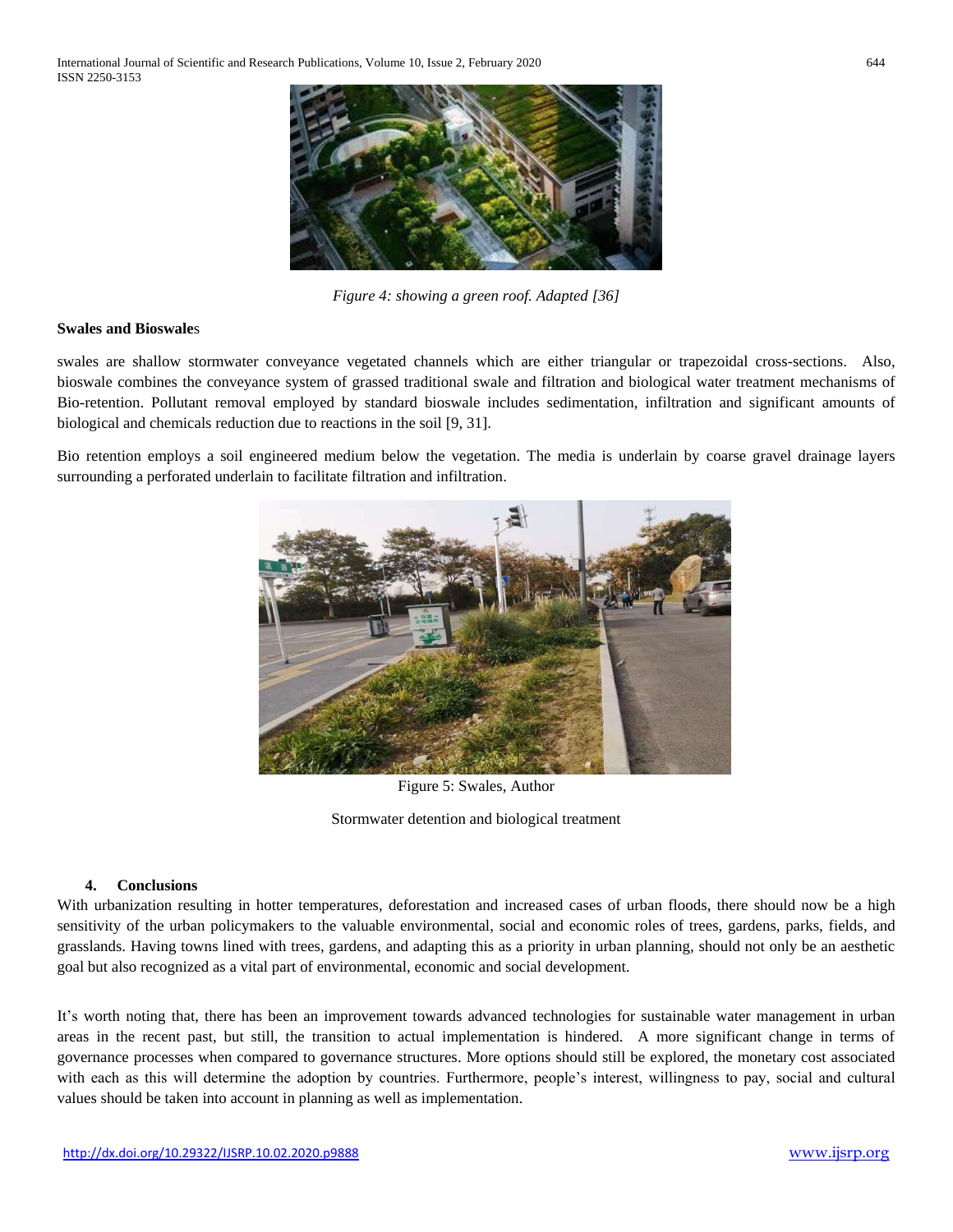International Journal of Scientific and Research Publications, Volume 10, Issue 2, February 2020 645 ISSN 2250-3153

Sustainable drainage systems should be further explored: reflections and discussions are thus suggested by the developing countries. They should be recognized in an environmental and economic sense, as well as improved social conditions, especially as floods get worse due to climate change.

# **5. Reference**

- 1. Salinas-Rodriguez, C., et al., *A semi risk-based approach for managing urban drainage systems under extreme rainfall.* Water, 2018. **10**(4): p. 384.
- 2. Kundzewicz, Z.W., Y. Hirabayashi, and S. Kanae, *River floods in the changing climate—observations and projections.* Water Resources Management, 2010. **24**(11): p. 2633-2646.
- 3. Porse, E., *Stormwater governance and future cities.* Water, 2013. **5**(1): p. 29-52.
- 4. Zevenbergen, C., D. Fu, and A. Pathirana, *Transitioning to sponge cities: Challenges and opportunities to address urban water problems in China*. 2018, Multidisciplinary Digital Publishing Institute.
- 5. Brown, R.R., N. Keath, and T.H. Wong, *Urban water management in cities: historical, current and future regimes.* Water science and technology, 2009. **59**(5): p. 847-855.
- 6. Thomson, N., et al., *Highway stormwater runoff quality: Development of surrogate parameter relationships.* Water, Air, and Soil Pollution, 1997. **94**(3-4): p. 307-347.
- 7. Lee, J.H. and K.W. Bang, *Characterization of urban stormwater runoff.* Water research, 2000. **34**(6): p. 1773-1780.
- 8. Barrett, M.E., et al., *Characterization of highway runoff in Austin, Texas, area.* Journal of Environmental Engineering, 1998. **124**(2): p. 131-137.
- 9. Purvis, R., et al., *Evaluating the water quality benefits of a bioswale in Brunswick County, North Carolina (NC), USA.* Water, 2018. **10**(2): p. 134.
- 10. Abi Aad, M.P., M.T. Suidan, and W.D. Shuster, *Modeling techniques of best management practices: Rain barrels and rain gardens using EPA SWMM-5.* Journal of Hydrologic Engineering, 2009. **15**(6): p. 434-443.
- 11. Palla, A. and I. Gnecco, *Hydrologic modeling of Low Impact Development systems at the urban catchment scale.* Journal of hydrology, 2015. **528**: p. 361-368.
- 12. Trenberth, K.E., *Changes in precipitation with climate change.* Climate Research, 2011. **47**(1-2): p. 123-138.
- 13. Douglas, I., et al., *Unjust waters: climate change, flooding and the urban poor in Africa.* Environment and Urbanization, 2008. **20**(1): p. 187-205.
- 14. Zhou, Q., *A review of sustainable urban drainage systems considering the climate change and urbanization impacts.* Water, 2014. **6**(4): p. 976-992.
- 15. Goulden, S., et al., *From conventional drainage to sustainable stormwater management: Beyond the technical challenges.* Journal of environmental management, 2018. **219**: p. 37-45.
- 16. Arisz, H. and B.C. Burrell. *Urban drainage infrastructure planning and design considering climate change*. in *2006 IEEE EIC Climate Change Conference*. 2006. IEEE.
- 17. Ahiablame, L.M., B.A. Engel, and I. Chaubey, *Effectiveness of low impact development practices in two urbanized watersheds:*

*Retrofitting with rain barrel/cistern and porous pavement.* 2013.

- 18. Mguni, P., L. Herslund, and M.B. Jensen, *Green infrastructure for flood-risk management in Dar es Salaam and Copenhagen: exploring the potential for transitions towards sustainable urban water management.* Water Policy, 2014. **17**(1): p. 126-142.
- 19. Rosenzweig, B.R., et al., *Pluvial flood risk and opportunities for resilience.* Wiley Interdisciplinary Reviews: Water, 2018. **5**(6): p. e1302.
- 20. Damodaram, C., et al., *SIMULATION OF COMBINED BEST MANAGEMENT PRACTICES AND LOW*

# *IMPACT DEVELOPMENT FOR SUSTAINABLE STORMWATER MANAGEMENT.* 2010.

- 21. Deng, S., et al., *An integrated urban stormwater model system supportingW.* 2018.
- 22. Xu, Y.-S., et al., *Design of sponge city: Lessons learnt from an ancient drainage system in Ganzhou, China.* Journal of Hydrology, 2018. **563**: p. 900-908.
- 23. Li, H., et al., *Sponge City Construction in China: A Survey of the Challenges and Opportunities.* Water, 2017. **9**(9): p. 594.
- 24. Chan, F.K.S., et al., *"Sponge City" in China—A breakthrough of planning and flood risk management in the urban context.* Land Use Policy, 2018. **76**: p. 772-778.
- 25. Scholz, M. and P. Grabowiecki, *Review of permeable pavement systems.* Building and environment, 2007. **42**(11): p. 3830- 3836.
- 26. Bean, E.Z., W.F. Hunt, and D.A. Bidelspach, *Field survey of permeable pavement surface infiltration rates.* Journal of Irrigation and Drainage Engineering, 2007. **133**(3): p. 249-255.
- <http://dx.doi.org/10.29322/IJSRP.10.02.2020.p9888> [www.ijsrp.org](http://ijsrp.org/) 27. Liu, C.Y. and T.F.M.C. \*, *Factors Influencing Stormwater Mitigation in Permeable Pavement.* Water, 2017. **9**(12): p. 988.